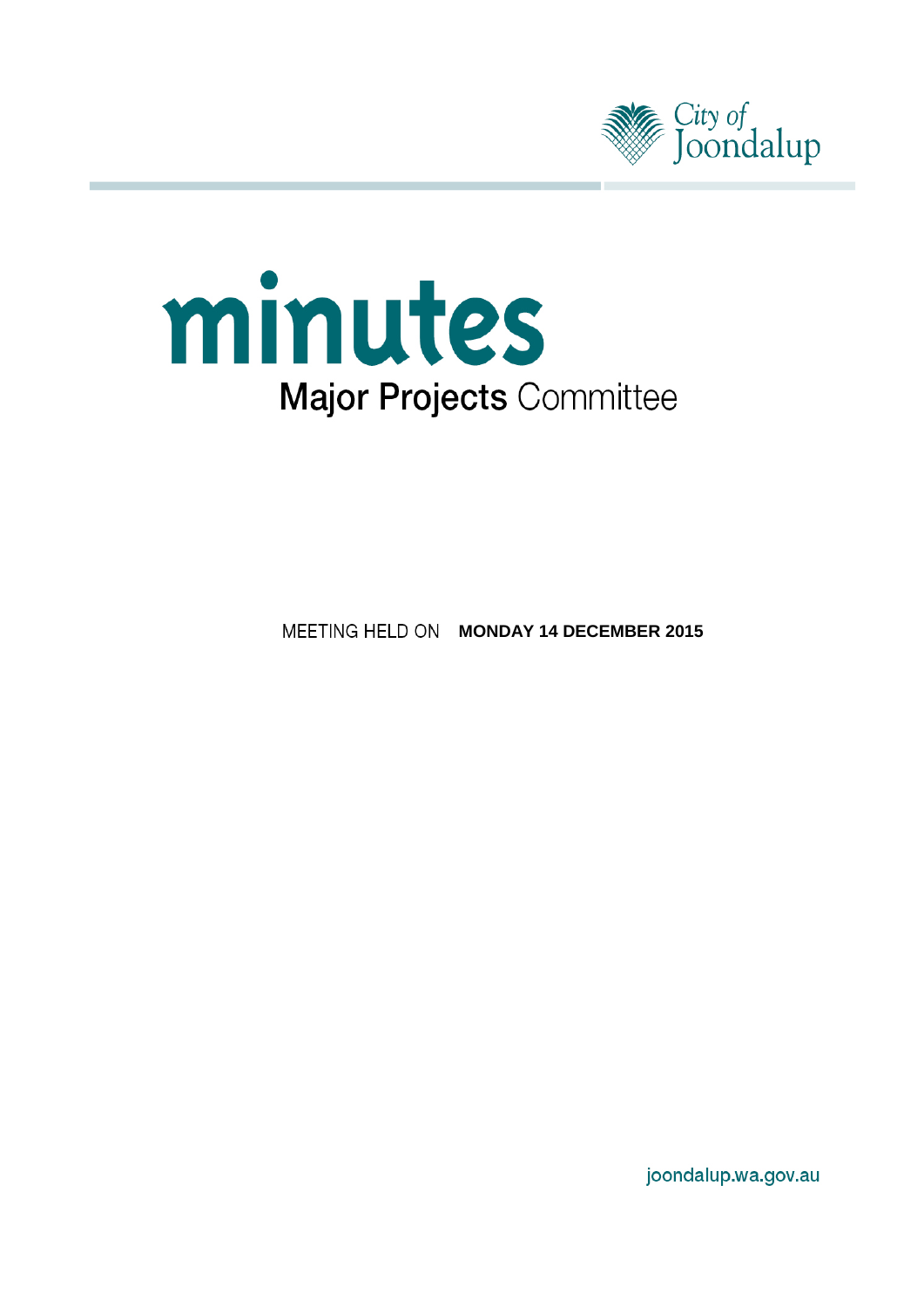# **TABLE OF CONTENTS**

| Item No.       | <b>Title</b>                                                                                              | Page No. |
|----------------|-----------------------------------------------------------------------------------------------------------|----------|
|                | <b>Declaration of Opening</b>                                                                             | 3        |
|                | <b>Declarations of Interest</b>                                                                           | 4        |
|                | Apologies/Leave of absence                                                                                | 4        |
|                | <b>Confirmation of Minutes</b>                                                                            | 5        |
|                | Announcements by the Presiding Member without discussion                                                  | 5        |
|                | Identification of matters for which the meeting may be closed to<br>the public                            | 5        |
|                | <b>Petitions and deputations</b>                                                                          | 5        |
|                | <b>Reports</b>                                                                                            | 6        |
| $\mathbf 1$    | Joondalup Performing Arts and Cultural Facility Business Case and<br>Progression Options Report - [75577] | 6        |
| $\overline{2}$ | Confidential: Joondalup City Centre Development - Heads of<br>Agreement - [103036]                        | 17       |
|                | <b>Urgent Business</b>                                                                                    | 19       |
|                | Motions of which previous notice has been given                                                           | 19       |
|                | <b>Requests for Reports for future consideration</b>                                                      | 19       |
|                | <b>Closure</b>                                                                                            | 19       |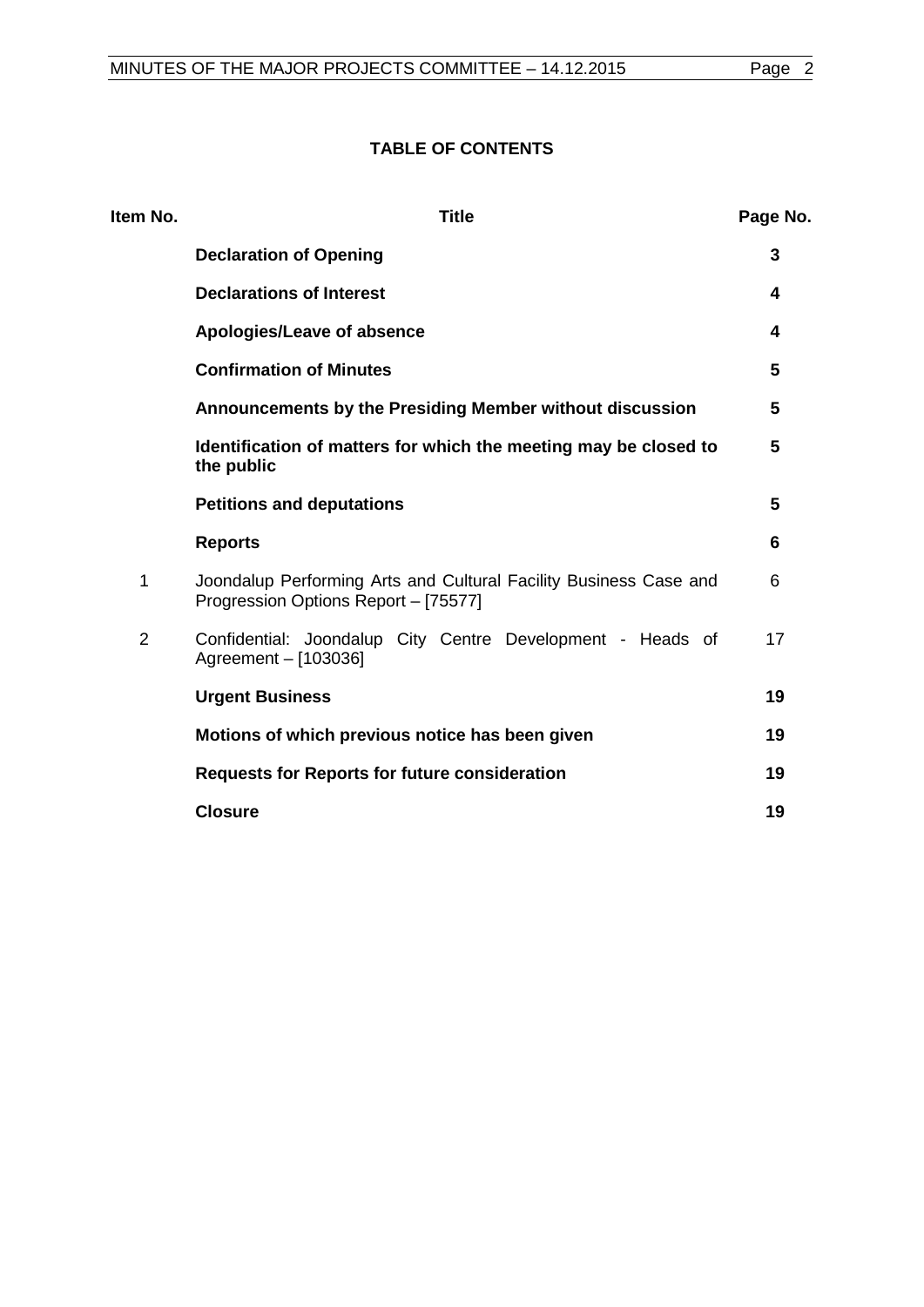#### **MINUTES OF THE MAJOR PROJECTS COMMITTEE MEETING HELD IN CONFERENCE ROOM 1, JOONDALUP CIVIC CENTRE, BOAS AVENUE, JOONDALUP ON MONDAY 14 DECEMBER 2015.**

## **ATTENDANCE**

## **Committee Members**

| Mayor Troy Pickard<br>Cr Kerry Hollywood<br>Cr Philippa Taylor<br>Cr Liam Gobbert<br>Cr Mike Norman<br>Cr John Chester<br>Cr Russ Fishwick, JP                            | <b>Presiding Member</b><br><b>Deputy Presiding Member</b><br>Deputising for Cr Nige Jones                                                                                                                                                                             | to 6.08pm<br>from 5.10pm |
|---------------------------------------------------------------------------------------------------------------------------------------------------------------------------|-----------------------------------------------------------------------------------------------------------------------------------------------------------------------------------------------------------------------------------------------------------------------|--------------------------|
| <b>Observers</b>                                                                                                                                                          |                                                                                                                                                                                                                                                                       |                          |
| Cr Tom McLean, JP<br>Cr John Logan<br>Cr Russell Poliwka                                                                                                                  |                                                                                                                                                                                                                                                                       | to 5.43pm                |
| <b>Officers</b>                                                                                                                                                           |                                                                                                                                                                                                                                                                       |                          |
| Mr Garry Hunt<br>Mr Mike Tidy<br>Mr Brad Sillence<br>Mr Blignault Olivier<br><b>Mrs Genevieve Hunter</b><br>Mr John Byrne<br><b>Mr Scott Collins</b><br>Mrs Lesley Taylor | <b>Chief Executive Officer</b><br><b>Director Corporate Services</b><br><b>Manager Governance</b><br><b>Acting Manager Planning Services</b><br><b>Acting Manager City Projects</b><br>Governance Coordinator<br>Senior Projects Officer<br><b>Governance Officer</b> | to 6.08pm                |

# **Guest**

Mr Simon Moen Technical Advisor, Partner - Jackson McDonald Lawyers*from 6.08pm*

## <span id="page-2-0"></span>**DECLARATION OF OPENING**

The Presiding Member declared the meeting open at 5.04pm.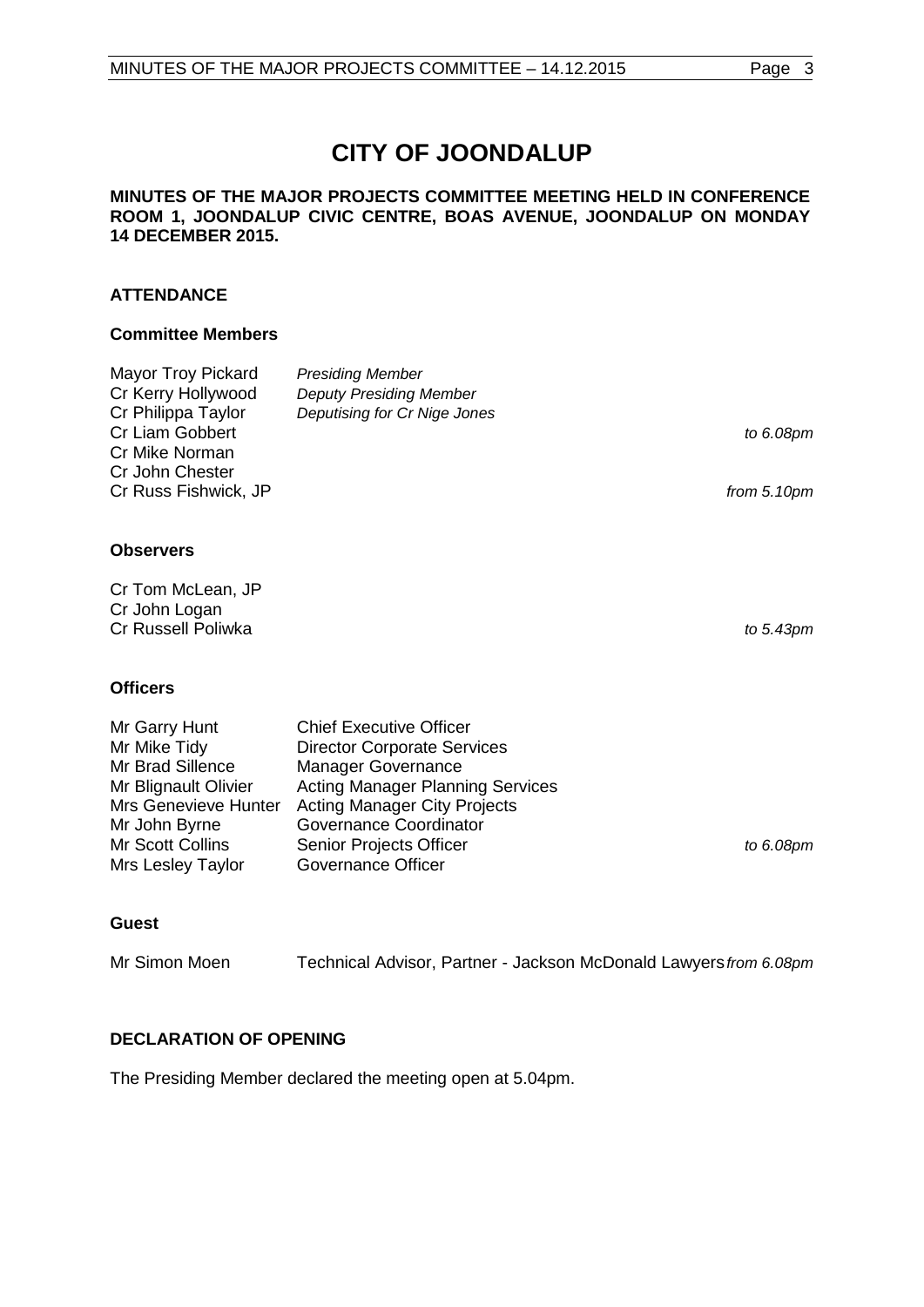# <span id="page-3-0"></span>**DECLARATIONS OF INTEREST**

## **Disclosures of Financial / Proximity Interest**

Nil.

## **Disclosures of interest affecting impartiality**

Elected Members (in accordance with Regulation 11 of the *Local Government [Rules of Conduct] Regulations 2007)* and employees (in accordance with the Code of Conduct) are required to declare any interest that may affect their impartiality in considering a matter. This declaration does not restrict any right to participate in or be present during the decision-making process. The Elected Member/employee is also encouraged to disclose the nature of the interest.

| <b>Name/Position</b>      | Cr Tom McLean, JP.                                          |  |
|---------------------------|-------------------------------------------------------------|--|
| <b>Item No./Subject</b>   | Item 2 - Confidential - Joondalup City Centre Development - |  |
|                           | Heads of Agreement.                                         |  |
| <b>Nature of interest</b> | Interest that may affect impartiality.                      |  |
| <b>Extent of Interest</b> | A director of Probuild Constructions is known to Cr McLean. |  |

| <b>Name/Position</b>      | Mr Blignault Olivier, Acting Manager Planning Services.         |
|---------------------------|-----------------------------------------------------------------|
| <b>Item No./Subject</b>   | Item 2 - Confidential - Joondalup City Centre Development -     |
|                           | Heads of Agreement.                                             |
| <b>Nature of interest</b> | Interest that may affect impartiality.                          |
| <b>Extent of Interest</b> | A director at Probuild Constructions (part of the Devwest Group |
|                           | Pty Ltd team) is a personal friend of Mr Olivier.               |

## <span id="page-3-1"></span>**APOLOGIES/LEAVE OF ABSENCE**

## **Leave of Absence previously approved**

| Cr Liam Gobbert    | 10 December to 15 December 2015 inclusive;    |
|--------------------|-----------------------------------------------|
| Cr Nige Jones      | 14 December to 18 December 2015 inclusive;    |
| Cr Russell Poliwka | 26 December 2015 to 6 January 2016 inclusive; |
| Cr John Logan      | 4 January to 10 January 2016 inclusive;       |
| Cr Nige Jones      | 24 January to 26 January 2016 inclusive;      |
| Cr Mike Norman     | 21 February to 5 March 2016 inclusive.        |
|                    |                                               |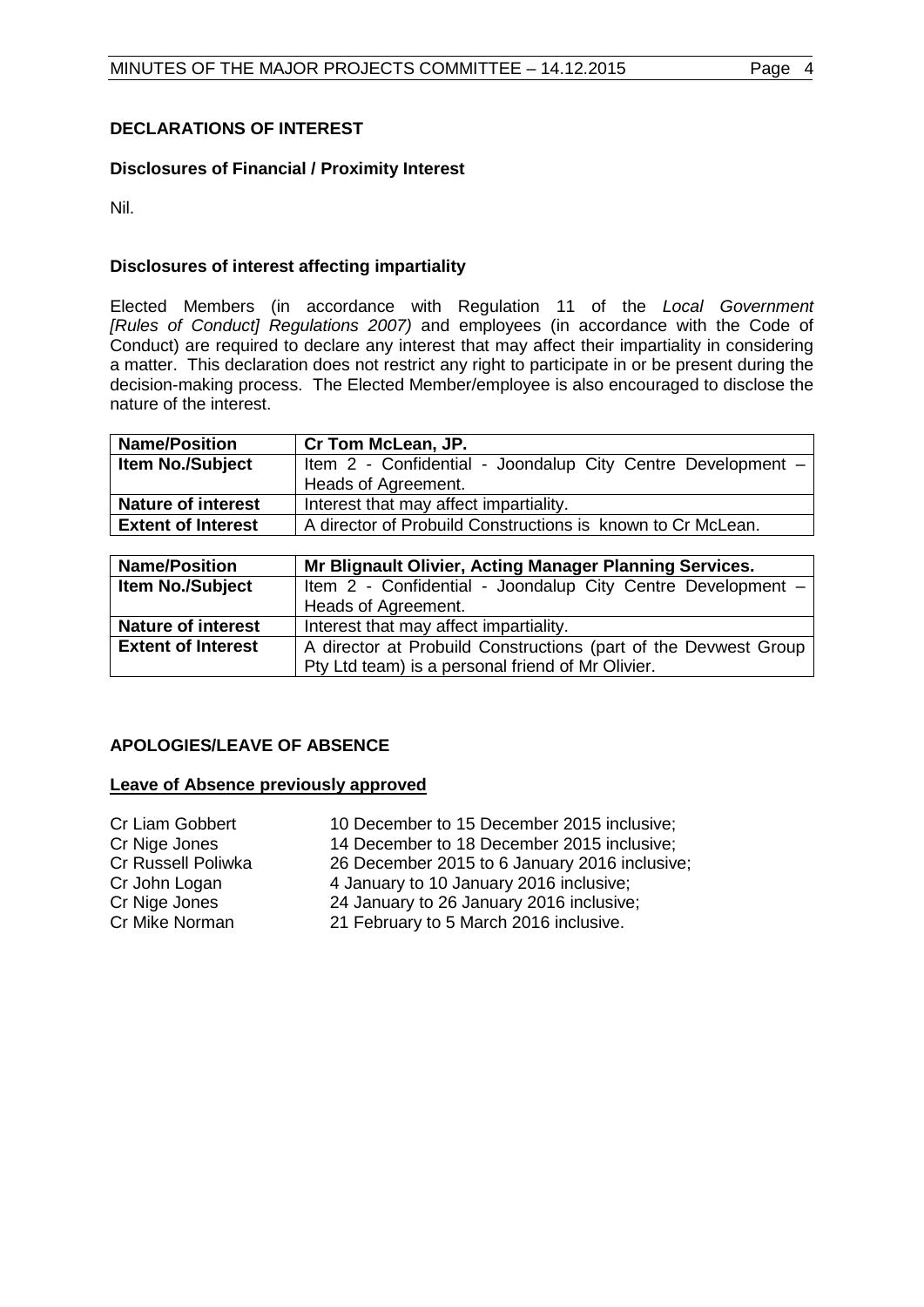## <span id="page-4-0"></span>**CONFIRMATION OF MINUTES**

#### MINUTES OF THE SPECIAL MAJOR PROJECTS COMMITTEE HELD 3 NOVEMBER 2015

**MOVED Cr Gobbert, SECONDED Cr Hollywood that the minutes of the special meeting of the Major Projects Committee held on 3 November 2015 be confirmed as a true and correct record.**

#### **The Motion was Put and CARRIED (6/0)**

**In favour of the Motion:** Mayor Pickard, Crs Chester, Gobbert, Hollywood, Norman and Taylor.

## <span id="page-4-1"></span>**ANNOUNCEMENTS BY THE PRESIDING MEMBER WITHOUT DISCUSSION**

Nil.

## <span id="page-4-2"></span>**IDENTIFICATION OF MATTERS FOR WHICH THE MEETING MAY BE CLOSED TO THE PUBLIC**

In accordance with Clause 5.2 of the City's *Meeting Procedures Local Law 2013*, this meeting was not open to the public.

## <span id="page-4-3"></span>**PETITIONS AND DEPUTATIONS**

Nil.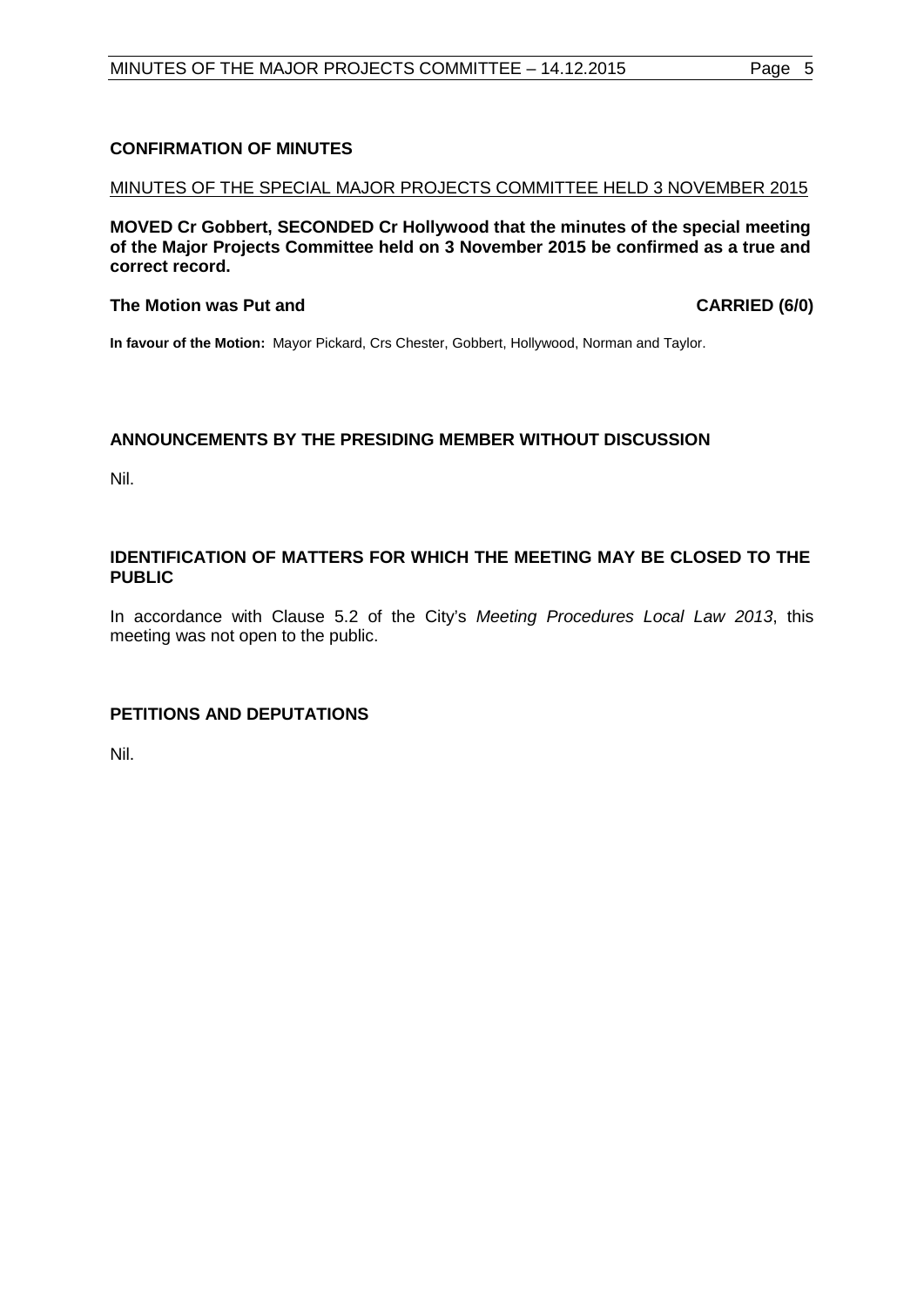## <span id="page-5-0"></span>**REPORTS**

# <span id="page-5-1"></span>**ITEM 1 JOONDALUP PERFORMING ARTS AND CULTURAL FACILITY BUSINESS CASE AND PROGRESSION OPTIONS REPORT**

| <b>WARD</b>                           | <b>North</b>                                                                                                                                                                                     |                                                                         |
|---------------------------------------|--------------------------------------------------------------------------------------------------------------------------------------------------------------------------------------------------|-------------------------------------------------------------------------|
| <b>RESPONSIBLE</b><br><b>DIRECTOR</b> | Mr Garry Hunt<br><b>Chief Executive Officer</b>                                                                                                                                                  |                                                                         |
| <b>FILE NUMBER</b>                    | 75577, 101515                                                                                                                                                                                    |                                                                         |
| <b>ATTACHMENT</b>                     | Attachment 1                                                                                                                                                                                     | <b>Business Case</b>                                                    |
|                                       | (Please Note:                                                                                                                                                                                    | The Attachment is confidential and is<br>available electronically only) |
| <b>AUTHORITY / DISCRETION</b>         | Executive - The substantial direction setting and oversight<br>role of Council, such as adopting plans and reports,<br>accepting tenders, directing operations, setting and<br>amending budgets. |                                                                         |

## **PURPOSE**

For Council to approve the Joondalup Performing Arts and Cultural Facility (JPACF) business case, at this point in time, and to approve progressing the project to schematic design stage.

#### **EXECUTIVE SUMMARY**

At its meetings held on 24 June 2015 and 22 July 2015 the former JPACF Steering Committee considered details on the progress of the JPACF project and the draft JPACF Business Case.

At its meeting held on 28 July 2015 (CJ125-07/15 and CJ126-07/15 refer), Council requested that the final JPACF Business Case be presented to Council for adoption and that a further report be provided to the JPACF Steering Committee on the strategy and costings for the schematic design stage of the project. Council also noted that the Chief Executive Officer would submit a grant application to Round Two of the Federal Government's National Stronger Regions Fund.

Since the meeting held on 28 July 2015, the City submitted an application for a grant of \$10 million to the National Stronger Regions Fund. On 7 December 2015 the City was advised that its application for funding was unsuccessful. Round Three of the National Stronger Regions Fund will open on 15 January 2016 and close on 15 March 2016. It is intended that the City will submit a grant application for Round Three funding if Council approves progression of the project.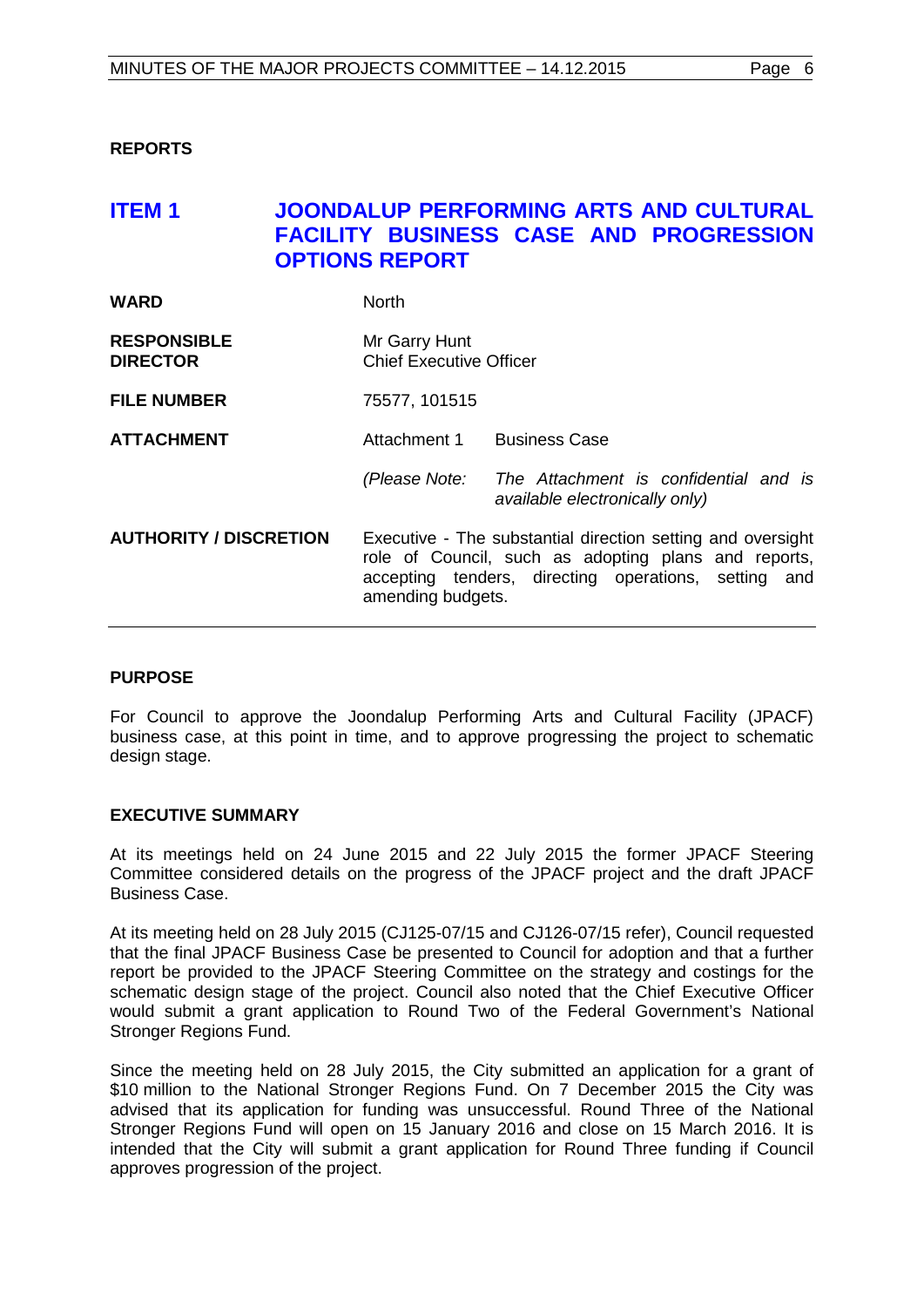In addition the City reviewed the Business Case with particular regard to operating assumptions, financial modelling and social impact. This has resulted in a more refined Business Case which provides a robust analysis of the outcomes of this major investment decision. The amended JPACF Business Case demonstrates that the facility represents a significant cost to the City both in terms of one-off and recurring costs, while delivering positive economic and social benefits to the City, its residents and the wider region.

In terms of progressing the project, Council has the option of proceeding with the next stage of the design process, being the schematic design stage. The outcome of the schematic design stage will be a schematic design report which will allow Council to more accurately assess the overall costs and benefits of the development. If progressed, upon completion of the schematic design stage which will result in further revisions to the Business Case, Council has the opportunity to reassess the status of the project before making the decision to proceed to design development stage, which represents further significant investment.

*It is therefore recommended that Council:*

- *1 APPROVES the Business Case, at this point in time, for the Joondalup Performing Arts and Cultural Facility as detailed in Attachment 1 to this Report;*
- *2 REQUESTS the Chief Executive Officer to proceed with the schematic design stage of the Joondalup Performing Arts and Cultural Facility project and NOTES Ashley Raggatt MacDougall Pty Ltd T/A ARM Architecture will undertake the schematic design based on the scope of works and fee proposal as outlined in this Report;*
- *3 NOTES the Business Case for the Joondalup Performing Arts and Cultural Facility project is final at this point in time and will be further refined for Council's approval in view of the outcomes of the schematic design stage and revised costings;*
- *4 NOTES the Chief Executive Officer will submit a grant application to Round Three of the Federal Government's National Stronger Regions Fund.*

# **BACKGROUND**

At its meeting held on 20 February 2013 the former JPACF Steering Committee recommended that Council noted the JPACF Market Analysis and Feasibility Study and supported the progression of the JPACF project.

It was identified that one of the key stages of the JPACF project was the progression of a concept design for the facility based on the "Art Box" model as outlined in the JPACF Market Analysis and Feasibility Study.

At its meeting held on 19 March 2013 (CJ040-03/13 refers) it was agreed in part that Council:

- *"1 APPROVES the "Art Box" as the preferred model for the basis of an architectural design competition for the development of a refined conceptual design for the Joondalup Performing Arts and Cultural Facility;*
- *2 AUTHORISES the Chief Executive Officer to initiate an architectural design competition for the development of a refined conceptual design for the Joondalup Performing Arts and Cultural Facility."*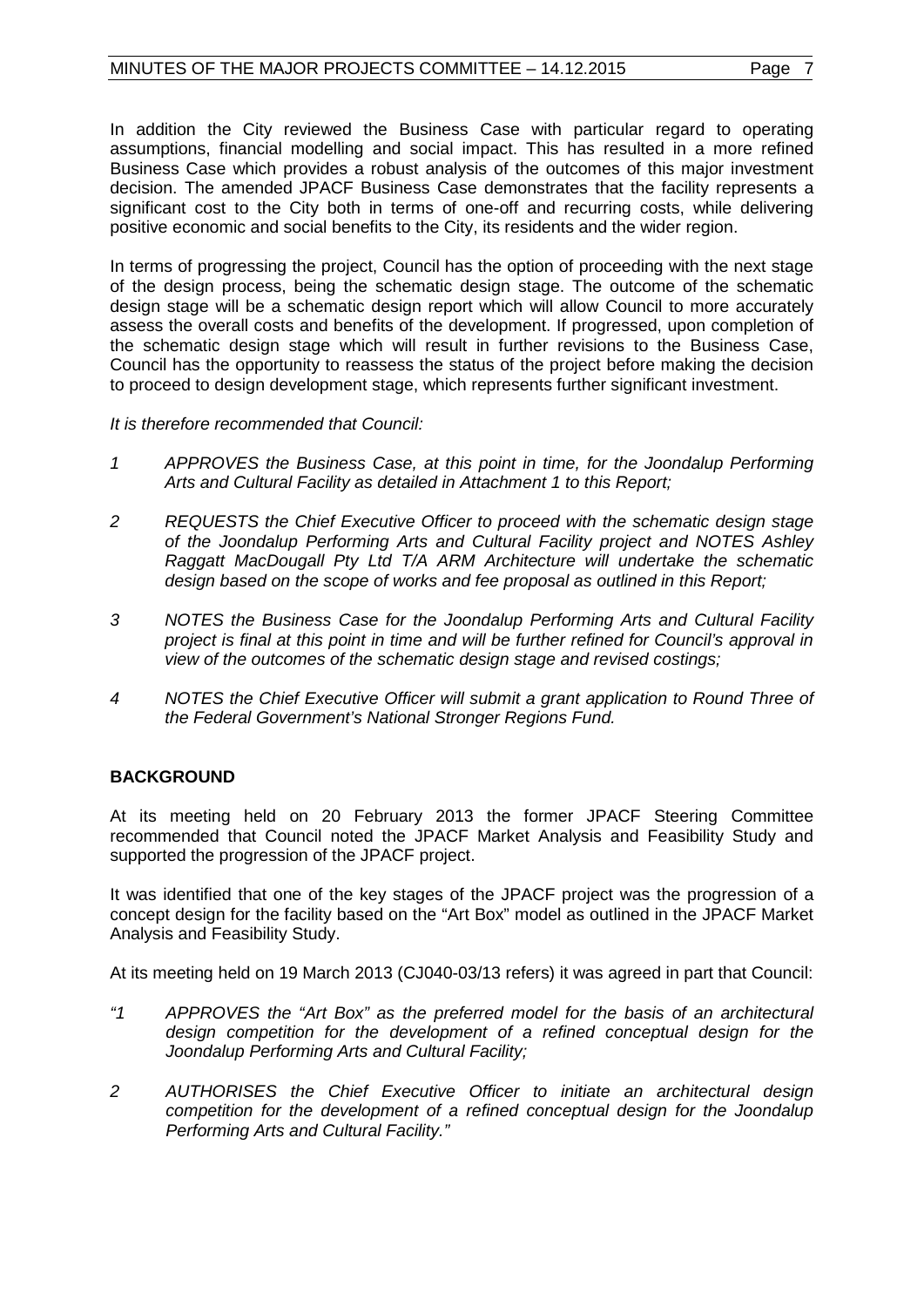The City commenced a two stage architectural design competition through an Expression of Interest process in April 2013.

At its meeting held on 15 April 2014 (CJ060-04/14 and CJ061-04/14 refer) Council considered two reports relating to the JPACF project progress and the Architectural Design Competition and it was resolved in part that Council:

*"2 SUPPORTS progressing the Joondalup Performing Arts and Cultural Facility Project in accordance with the project program as detailed in Attachment 2 to Report CJ060- 04/14, including the undertaking of a social impact assessment of the Joondalup Performing Arts and Cultural Facility."*

and:

- *"1 ENDORSES Ashton Raggatt McDougall Pty Ltd T/A ARM Architecture as the winner of the Joondalup Performing Arts and Cultural Facility Architectural Design Competition;*
- *2 AUTHORISES the Chief Executive Officer to enter into negotiations with Ashton Raggatt McDougall Pty Ltd T/A ARM Architecture to determine the architectural fees and project program to get to a modified conceptual design as required to enable the project to progress."*

At its meeting held on 12 March 2015 the JPACF Steering Committee considered the report entitled Joondalup Performing Arts and Cultural Facility - Progress Report. The report outlined the progress on the project including details of the design review of the concept design, funding strategy and business case. At this meeting the project architects – ARM Architecture, presented on the progress of the design review process. The JPACF Steering Committee resolved, in part, as follows:

*"That the Joondalup Performing Arts and Cultural Facility Steering Committee:*

- *3 REQUESTS the Chief Executive Officer provide a further report on the following:*
	- *3.1 Traffic treatments and modelling around the facility;*
	- *3.2 Designated use and location of the art gallery;*
	- *3.3 Seating capacity of the main auditorium;*
	- *3.4 Treatment and considerations of the external plant and infrastructure adjoining the facility;*
	- *3.5 Treatment and visual presence of the eastern facade adjacent to West Coast Institute.*

A further progress report was considered by the JPACF Steering Committee at its meeting held on 24 June 2015. The report and accompanying presentation detailed the design review findings, funding strategy and progress on the Business Case based on the ARM Architecture design.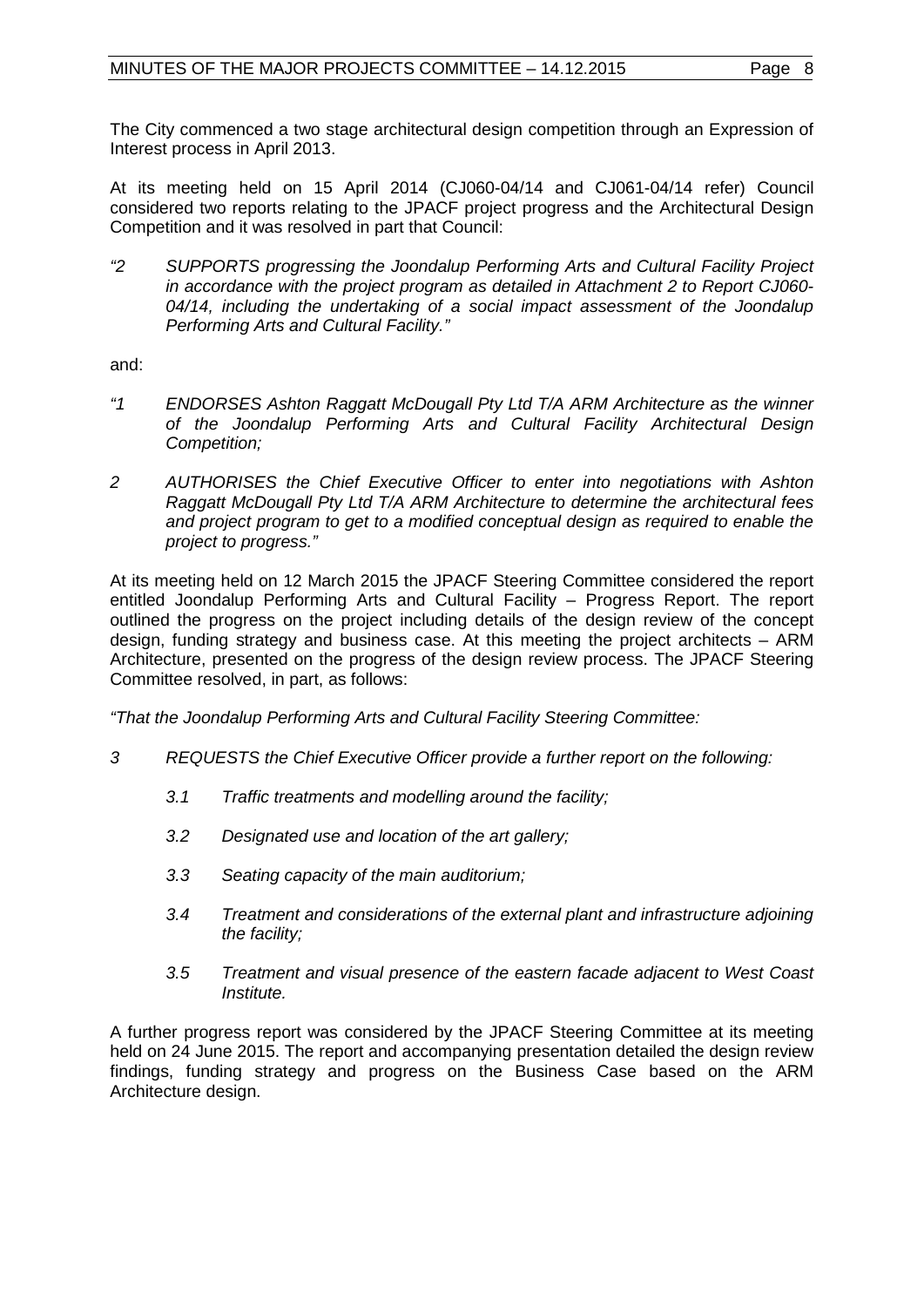The JPACF Steering Committee raised several questions regarding the Business Case section of the report and the Chief Executive Officer was requested to prepare a report with further details on the Business Case. The resultant report was considered by the JPACF Steering Committee at its meeting held on 22 July 2015.

As recommended by the JPACF Steering Committee, at its meeting held on 28 July 2015 (CJ125-0715 and CJ126-07/15) it was resolved that Council:

- *1 NOTES the details of the design review of the Joondalup Performing Arts and Cultural Facility Project as detailed in Report CJ125-07/15 and as presented at the Joondalup Performing Arts and Cultural Facility Steering Committee;*
- *2 REQUESTS the Chief Executive Officer to provide a further report to the Joondalup Performing Arts and Cultural Facility Steering Committee outlining a strategy and costings for the schematic design stage of the project and to present a full business case for formal adoption of Council;*
- *3 NOTES the summary of the Joondalup Performing Arts and Cultural Facility Business Case as presented in this Report and NOTES the Chief Executive Officer will submit a grant application to the Federal Government's National Stronger Regions Fund.*

and:

*That Council NOTES the progress of the draft business case for the Joondalup Performing Arts and Cultural Facility and REQUESTS a final business case be presented to Council for adoption.*

## **DETAILS**

## **National Stronger Regions Fund**

The City submitted an application for \$10 million to Round Two of the Federal Government's National Stronger Regions Fund on 30 July 2015. On 7 December 2015 the City was advised that its application for funding was unsuccessful. Round Three of the National Stronger Regions Fund will open on 15 January 2016 and close on 15 March 2016. It is intended that, pending feedback on the City's Stage Two application, the City will apply for Round Three funding if Council approves progression of the project.

## **Business Case**

The Business Case has been developed over several years with input from expert consultants, performing arts facility managers, staff from the Department of Culture and the Arts and Perth Theatre Trust and other key stakeholders. The Business Case has input from several key data sources, including the following:

- Pracsys: JPACF Market Analysis and Feasibility Study (2012).
- City of Joondalup: JPACF Project Philosophy and Parameters Report (2010).
- ARM Architecture: Architectural Design Competition Submission 2013.
- Australian Performing Arts Centres Association: Economic Activity Report and Venues and Charges Report (2013).
- Committee for Perth: Examining Perth's Performing Arts Infrastructure (2013).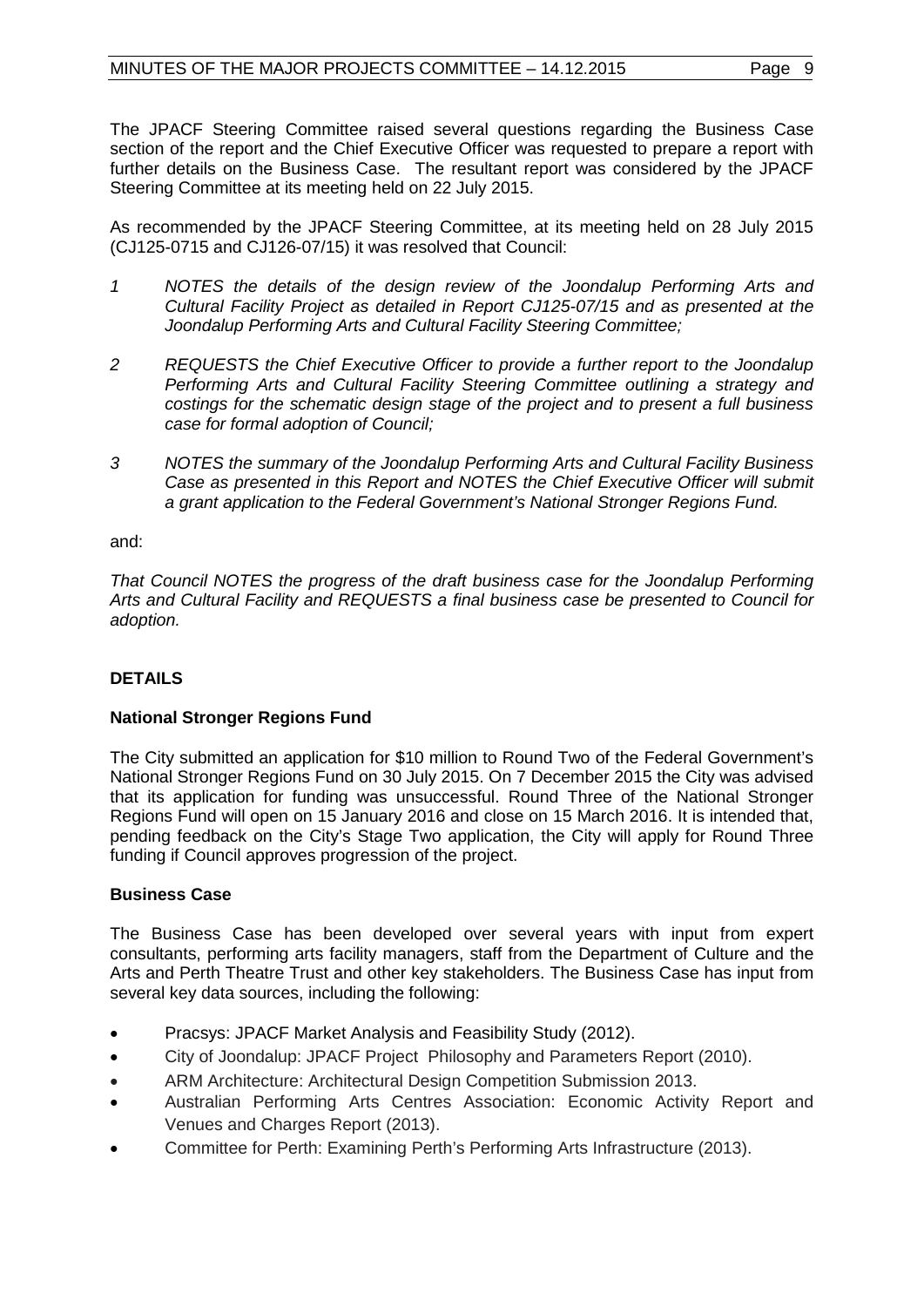Since the Council meeting held on 28 July 2015, the Business Case has been further reviewed both internally and by external consultants. Particular focus was applied to the financial assumptions and modelling previously undertaken. Additionally a consultant specialising in cultural policy and legislation was engaged to review the social impact assessment component of the draft Business Case. The Business Case was subsequently amended based on the above review.

The results of these review processes clearly reinforce the notion that the JPACF represents a significant cost to the City both in terms of one-off and ongoing costs. The amended Business Case also demonstrates the JAPCF will deliver both economic and social benefits to the City, its residents and the wider region.

The Business Case is summarised below.

## **Background**

- Need identified in 1992 Joondalup Cultural Plan.
- Land purchased in 2006 at 3 Teakle Court.
- A number of feasibilities studies and concept plans undertaken over the years.
- The most recent Market Analysis and Feasibility was undertaken in 2012.
- The current concept from ARM Architecture adopted from an international architectural design competition held in 2013.

## Needs Analysis

- The 2012 Market Analysis and Feasibility Study reinforced the notion of significant under-provision of performing arts and cultural facilities in the northern corridor.
- The primary catchment area identified is over 300,000 people and is forecast to grow to over 500,000 within 20 years.
- The catchment area population is already much larger than the catchment areas of most other comparable facilities in Australia.
- Australian Bureau of Statistics (ABS) data indicates a high level of demand for cultural participation.
- The JPACF will address the lack of existing facilities in the region.

# Location, Options and Features

- The location for the facility was evaluated and selected as being ideally located, adjacent to the Joondalup Learning Precinct with excellent access by public transport and roads.
- Several facility model options have been thoroughly evaluated. The preferred option is an Art Box Model which will provide multiple community and commercial spaces with activation throughout the day and evening.
- Facility features:
	- o a main auditorium of 850 seats, including a fly tower, with high standard of lighting and acoustic specifications
	- o a 200 seat black box theatre to accommodate a variety of non-traditional theatre stagings and performances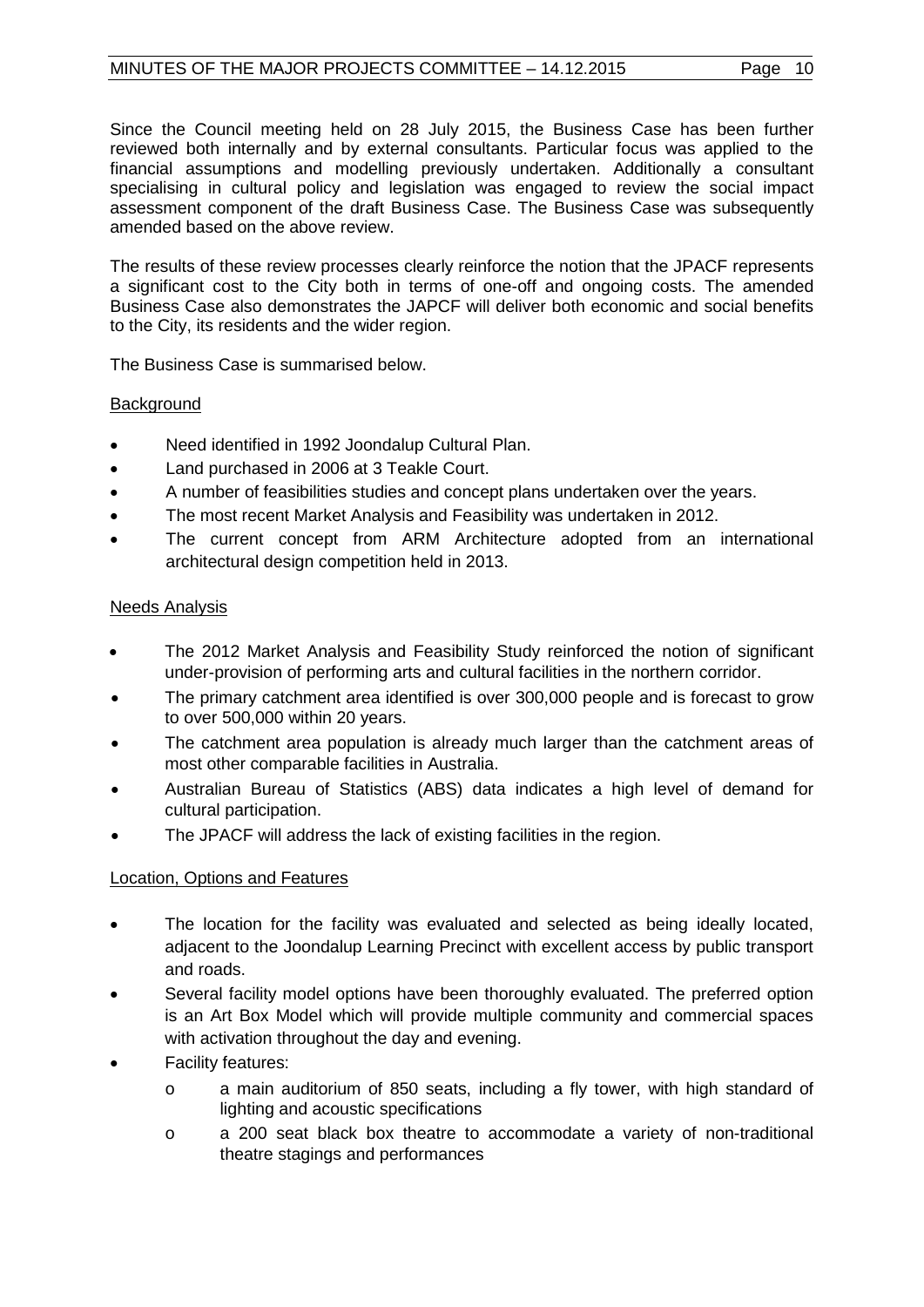- o a range of rehearsal spaces that could also serve as places for small performances and general community activities
- o theatre support spaces such as a box office, green room, make up and change areas, backstage workshops and storage
- o a dedicated art gallery
- o conferencing and exhibition spaces
- o spaces for the practice of fine arts and crafts
- o curatorial space
- o bar and catering facilities
- o office and managerial spaces
- o 400 bay car parking to cater for staff and patrons of the facility and day-time public parking
- o Jinan Chinese Cultural Garden.

## Financial Projections

- estimated to cost \$97.6 million (today's dollars) to plan, design and construct
- currently \$18 million in JPACF reserve
- reserve forecast to grow to \$45 million by 2018-2019
- assumes \$10 million grant from Round Three of the National Stronger Regions Fund
- assumes \$48 million of borrowings
- ongoing annual contribution by the City, estimated to be \$818,000 (excluding borrowing costs)
- total cash impact up to 2058-59 is estimated to be \$200 million, with a net present cost of \$81 million.

It should be noted that while the projected cash flows indicate a potential overall cost by 2058-59 of \$200 million, it is vital to emphasise that there a large number of risks with the financial estimates, both in terms of the initial development and the ongoing operation. The total cash flows could be worse than the \$200 million, while there is also a lesser possibility that the cash flows could be better. The likelihood of worse cash flows is considered to be greater than the likelihood of better cash flows given the nature of the facility and its operations and the current state of the concept design. A sensitivity analysis has been prepared and indicates that in regards to the total cash impact:

- best case could be \$167 million which would arise if the capital costs were 10% lower and the annual operating subsidy was \$200,000 less
- worst case could be \$300 million which would arise if capital costs were 30% higher and the annual operating subsidy was \$600,000 more.

## Economic Impact

The JPACF is estimated to result in the following economic impacts:

- One-off investment to create 147 direct jobs and 469 indirect jobs.
- Operating activities to create 37 full time employees per year (20 direct and 17 indirect).
- Supplier employment to equate to six direct full time employees and four indirect employees.
- Visitors to add \$2 million to the local economy each year.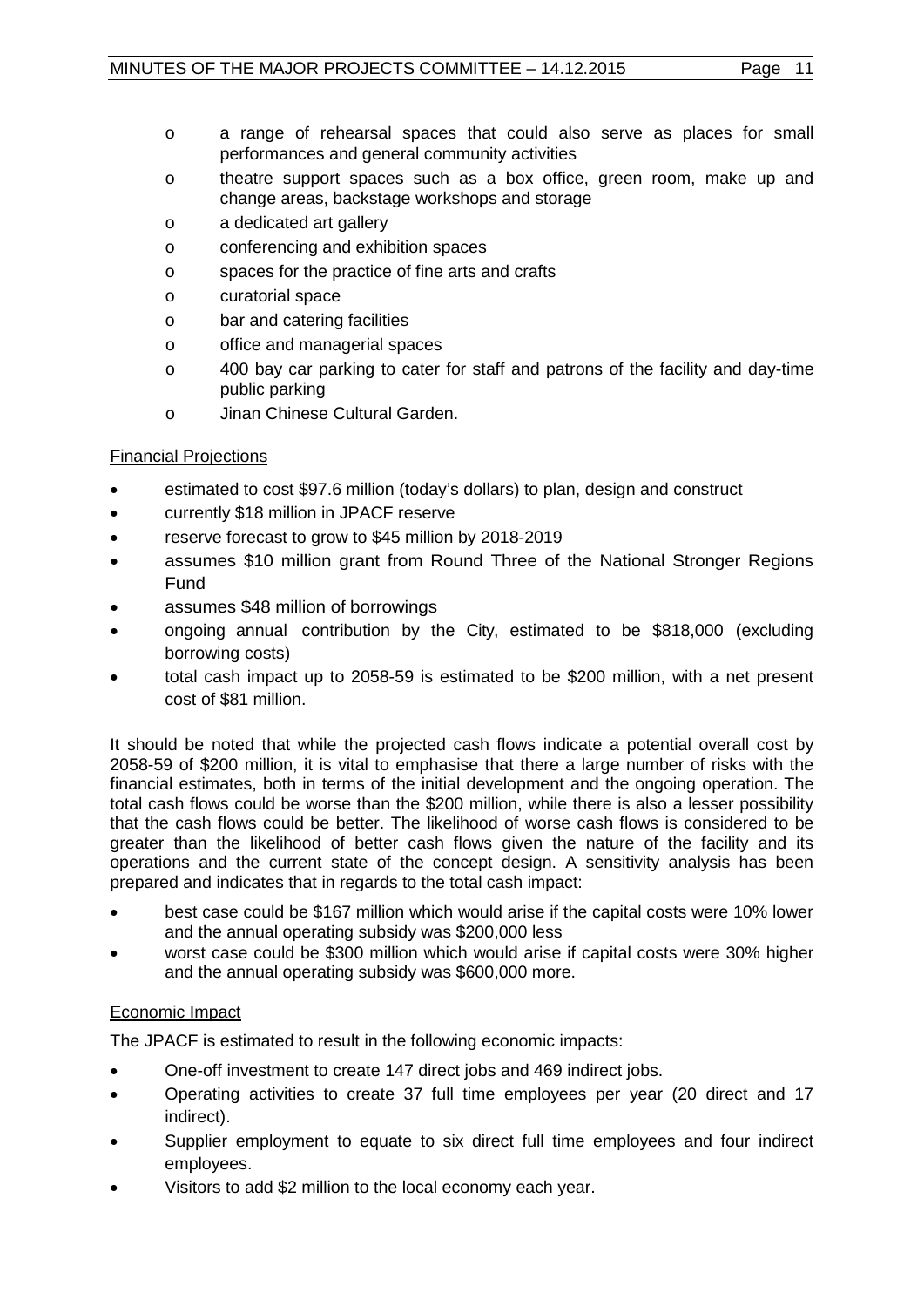# Social Impact

The JPACF will have the following social impact:

- Strengthen local communities through the provision of accessible and inclusive arts and cultural experiences.
- Build on the City of Joondalup's strong arts and cultural program to address unmet community needs and demands for arts and cultural experiences.
- Improve health and wellbeing for the people of Perth's North West Sub Region.
- Foster community pride, cohesion and identity.

# **Project Progression Options**

Council has an option of proceeding with the next stage of the design process, being the schematic design stage. The outcome of the schematic design stage will be a schematic design report which will better inform the Business Case and allow Council to more accurately assess the overall costs of the development, while also providing the level of detail required for the City to campaign for funding at a state government level.

The option to progress to the schematic design stage does not commit Council to proceeding with the overall development. The schematic design stage will take approximately three months to complete and is described in detail below. Upon completion of the schematic design stage Council has the opportunity to consider a revised Business Case and to reassess the status of the project, before making the decision to proceed to design development stage, which represents further significant investment.

The design development stage of the project is a more detailed design stage and will take approximately four months to complete. The various stages of the project are outlined in the Business Case and have been developed in consultation with the project architects and project architectural advisor.

ARM Architecture has provided the City with a scope of works and a fee proposal for the schematic design stage. The scope includes ARM Architecture acting as the lead consultant with all sub-consultants being engaged by them. The fee provided by ARM Architecture includes fees from some 20 sub-consultants required for the project. The fee for the schematic design stage (including sub-consultant fees) is approximately \$1.25 million (excl GST). This amount is included in the current JPACF budget and represents part of the overall JPACF capital cost of \$97.6 million (today's dollars).

# Schematic Design

The deliverables for the schematic design stage will be a schematic design report consisting of the following:

- Background information about the project, including objectives, vision, budget, and progression since Concept Design phase.
- Consultation process (for example, with Council, the Major Projects Committee, the City, user group(s), and potentially wider community).
- Reference documents, standards and design precedents which have informed the design process.
- Design response/statement, building on what was included in the original ARM Architecture architectural design competition concept design report.
- Value engineering changes.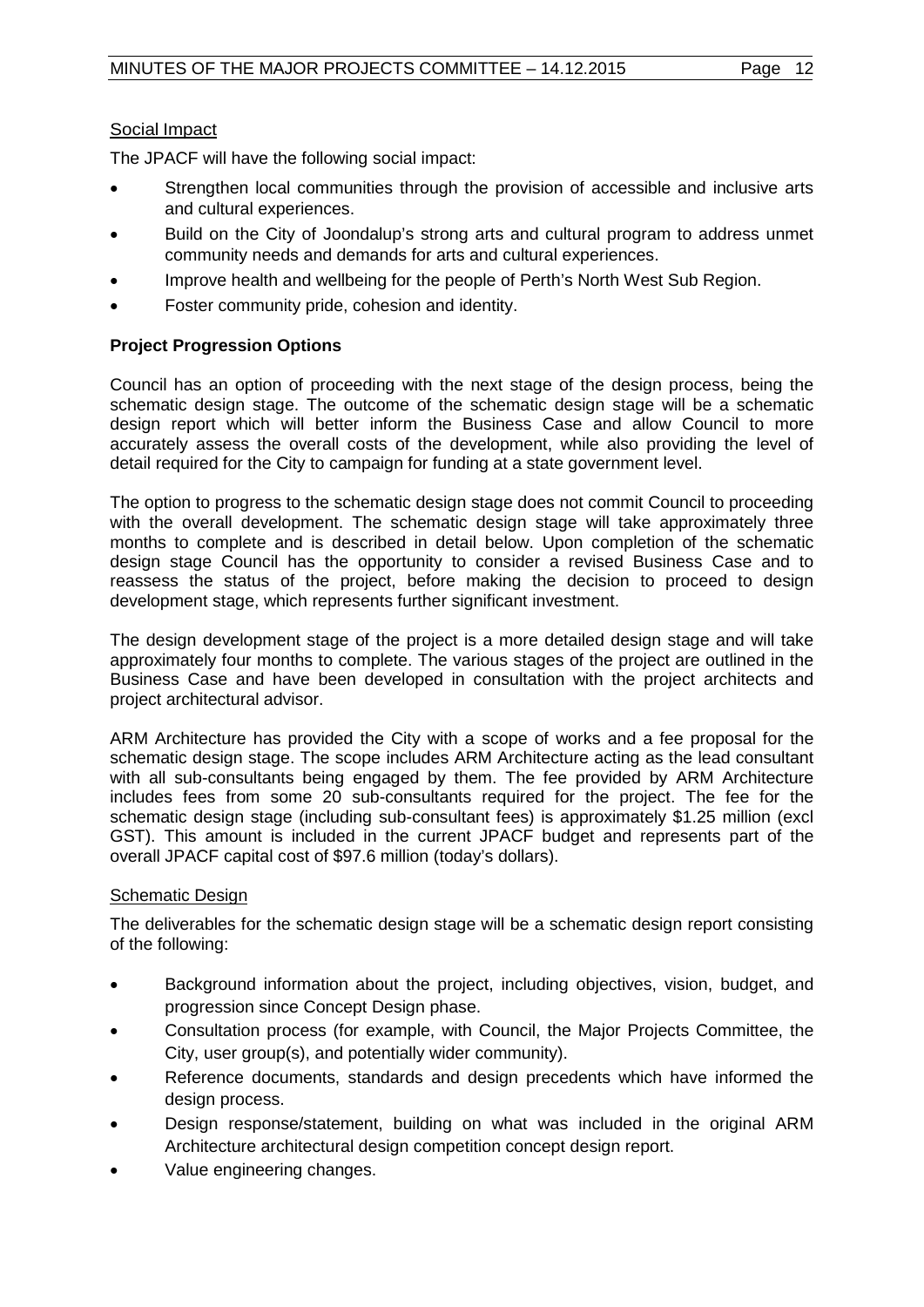- Functional accommodation schedule, including floor areas, accompanied by a description of the intent and purpose of each major functional area (for example, the main auditorium, black box, foyer, function space, administration offices and loading dock).
- Fixtures and equipment schedule, accompanied by a description of major elements.
- Schematic design architectural drawings, including site plan, all floor plans, elevations and building sections at a large scale, usually 1:100 or 1:200.
- Rendered views.
- Materials schedule first draft.
- Schematic Design Reports from all sub-consultants, including drawing sets where relevant.
- Engineering drawings which may still be at sketch stage these sketches will have been coordinated and included within the architectural drawings.
- Room Data Sheets first draft.

The schematic design report will include input from the following disciplines:

**Architecture** 

• Theatre + AV Design • Acoustic Engineering • Quantity Surveyor • Landscape Architecture • Structural Engineering • Civil Engineering • Electrical Engineering

- Hydraulics / Fire Services
- Fire Engineering
- Environmentally Sustainable Development
- Transport
- Façade Engineering
- Building Certification
- Specialist Lighting
- Geotechnical
- Lift Engineering • Mechanical Engineering
- Signage and Wayfinding

• Irrigation

# **Issues and options considered**

In considering the progress of the JPACF project Council can:

- note the details of the amended Business Case, proceed with the schematic design stage as outlined in this report, before reconsidering the status of the project at completion of the schematic design stage and apply to Round Three of the National Stronger Regions Fund for a \$10 million grant (recommended)
- note the details of the amended Business Case, apply to Round Three of the National Stronger Regions Fund for a \$10 million grant and place the project on hold pending a decision on the application
	- or
- note the details of the amended Business Case and undertake further investigations into other partner and funding opportunities for the development of the facility, prior to proceeding with the schematic design stage.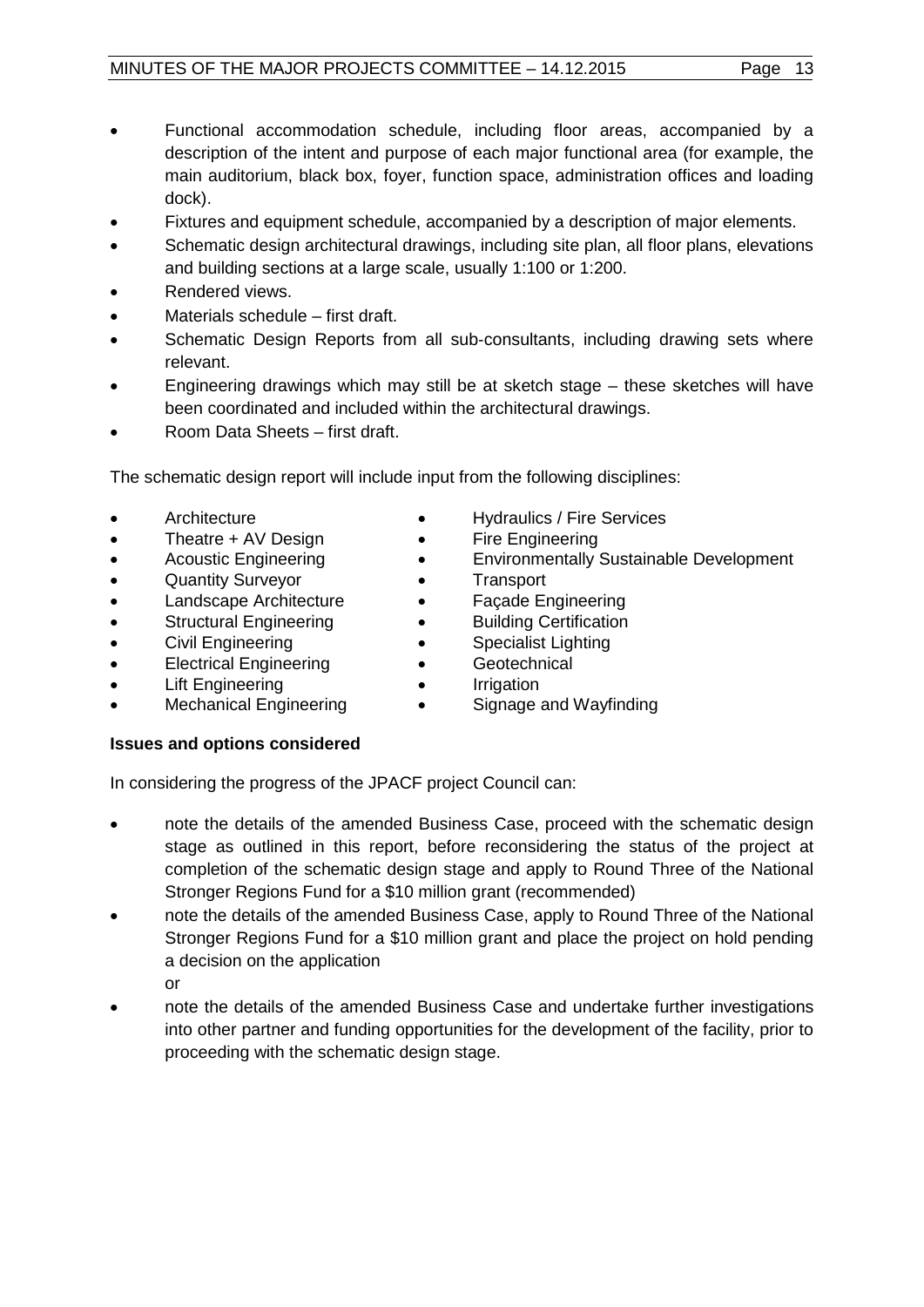## **Legislation / Strategic Community Plan / policy implications**

| Legislation | The City is governed by the requirements of the Local |  |
|-------------|-------------------------------------------------------|--|
|             | Government Act 1995 in relation to dealings involving |  |
|             | commercial undertakings and land development.         |  |

## **Strategic Community Plan**

| Key theme                   | Community Wellbeing.                                                                                                       |
|-----------------------------|----------------------------------------------------------------------------------------------------------------------------|
| <b>Objective</b>            | Cultural development.                                                                                                      |
| <b>Strategic initiative</b> | Establish a significant cultural facility with the capacity to<br>attract a world-class visual and performing arts events. |
| <b>Policy</b>               | Not applicable.                                                                                                            |

#### **Risk management considerations**

A comprehensive Risk Management Plan outlining the risks apparent to the project has been prepared and is updated as the project progresses. The financial risks and sensitivities are outlined in the Business Case and summarised in the Details section of this report. The financial projections will continue to be assessed throughout the project.

The indicative project plan aims for the facility to be operational by July 2019, but these are estimated timescales. There are a wide number of issues that will impact the project plan. The timescales will be subject to further review as part of the next phase of the project.

## **Financial / budget implications**

Current financial year impact

| Account no.          | 1-210-C1002                                      |
|----------------------|--------------------------------------------------|
| <b>Budget Item</b>   | Joondalup Performing Arts and Cultural Facility. |
| <b>Budget amount</b> | \$1,736,954                                      |
| Amount spent to date | \$32,206                                         |
| <b>Balance</b>       | \$1,704,748                                      |

The budget allocated for 2015-16 is for the engagement of expert consultants and other costs associated with project management, site assessment, schematic design fees, and some design development.

#### Future financial year impact

The development of the JPACF will require a significant financial contribution towards the capital cost and a significant ongoing annual subsidy for the facility's operations.

The Business Case outlines that the estimated capital cost of the facility is \$97.6 million (today's dollars). This includes costs for the Jinan Garden, traffic improvements, external works and project management.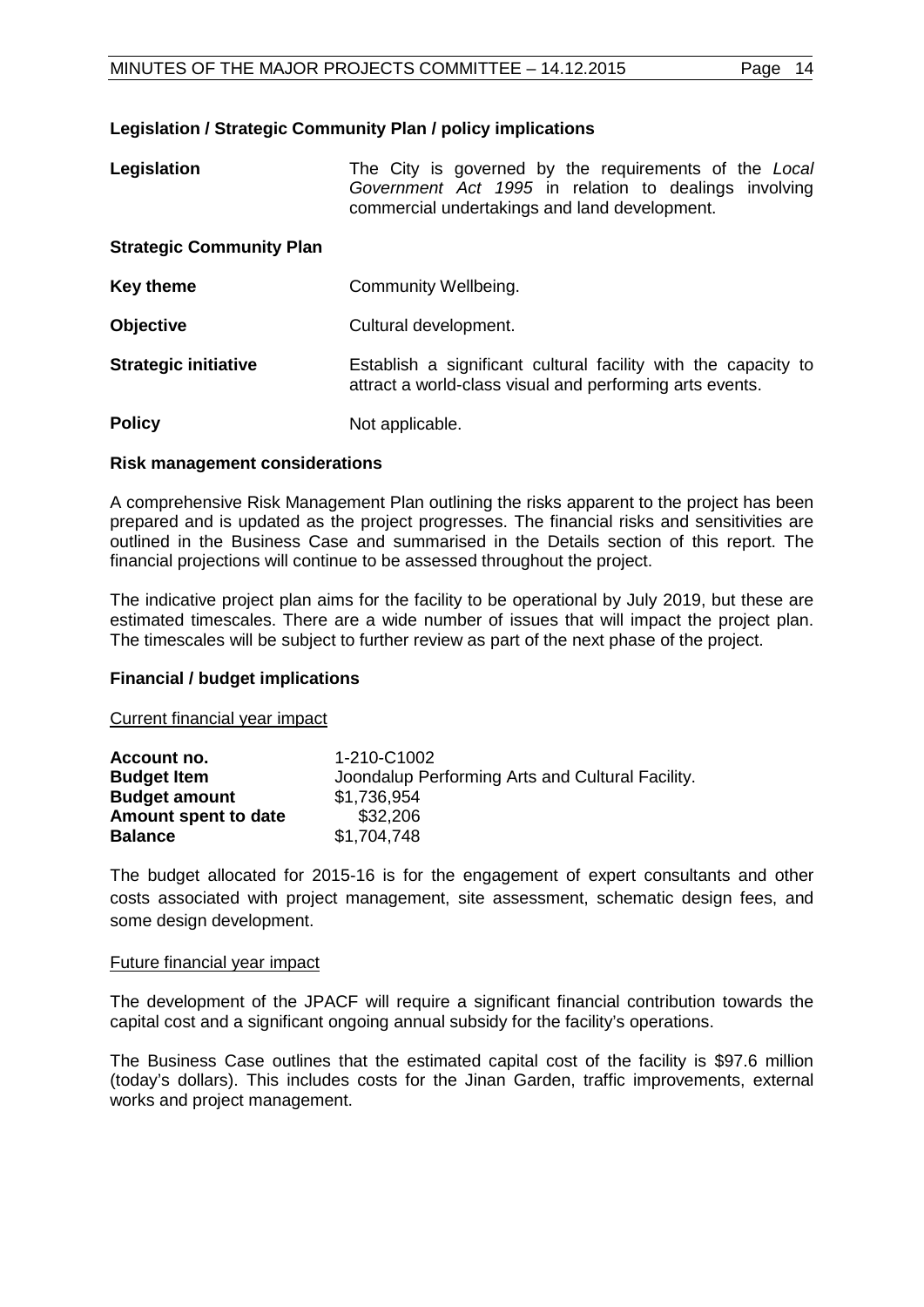Investigations have indicated that annual operating subsidies for comparable facilities in Australia can exceed \$1 million. The Business Case has been refined using data from the 2012 JPACF Market Analysis and Feasibility Study, Australian Performing Arts Centres Association and performing arts management consultant input. As detailed in the Business Case the current financial analysis for the JPACF indicates an annual operating subsidy of over \$800,000 (excluding borrowing costs).

**20 Year Strategic Financial Plan impact**  \$97.6 million.

## **Impact year** 2018-2019.

All amounts quoted in this report are exclusive of GST.

## **Regional significance**

The construction of the Joondalup Performing Arts and Cultural Facility will enhance the City Centre as the major commercial, educational, recreational and arts and culture centre for the northern corridor of the Perth metropolitan area.

## **Sustainability implications**

The sustainability implications are contained within the amended Business Case and will be further considered during the preparation of a detailed design for the facility.

## **Consultation**

From the early stages of the project the City has consulted widely on the JPACF project:

- In the initial scoping and planning phases of the project a comprehensive survey of various schools, community groups and professional cultural and performing arts performers and artists was undertaken by the City.
- In the preparation of the 2012 Market Analysis and Feasibility Study, numerous performing arts managers, local, performing arts venues, arts producers, local cultural organisations and existing, school, convention, sporting and learning facility representatives were consulted.
- During the architectural design competition for the concept design, ratepayers, residents and the broader community were given the opportunity to view the four conceptual design submissions and vote and comment on their preferred design. The City received over 450 votes and numerous comments.
- On an ongoing basis the City has consulted with performing arts facility managers, the Department of Culture and the Arts and Perth Theatre Trust. It is expected that further interaction with State Government representatives and experts in the performing arts, conferencing, events, exhibitions and education sectors will be undertaken as the project progresses.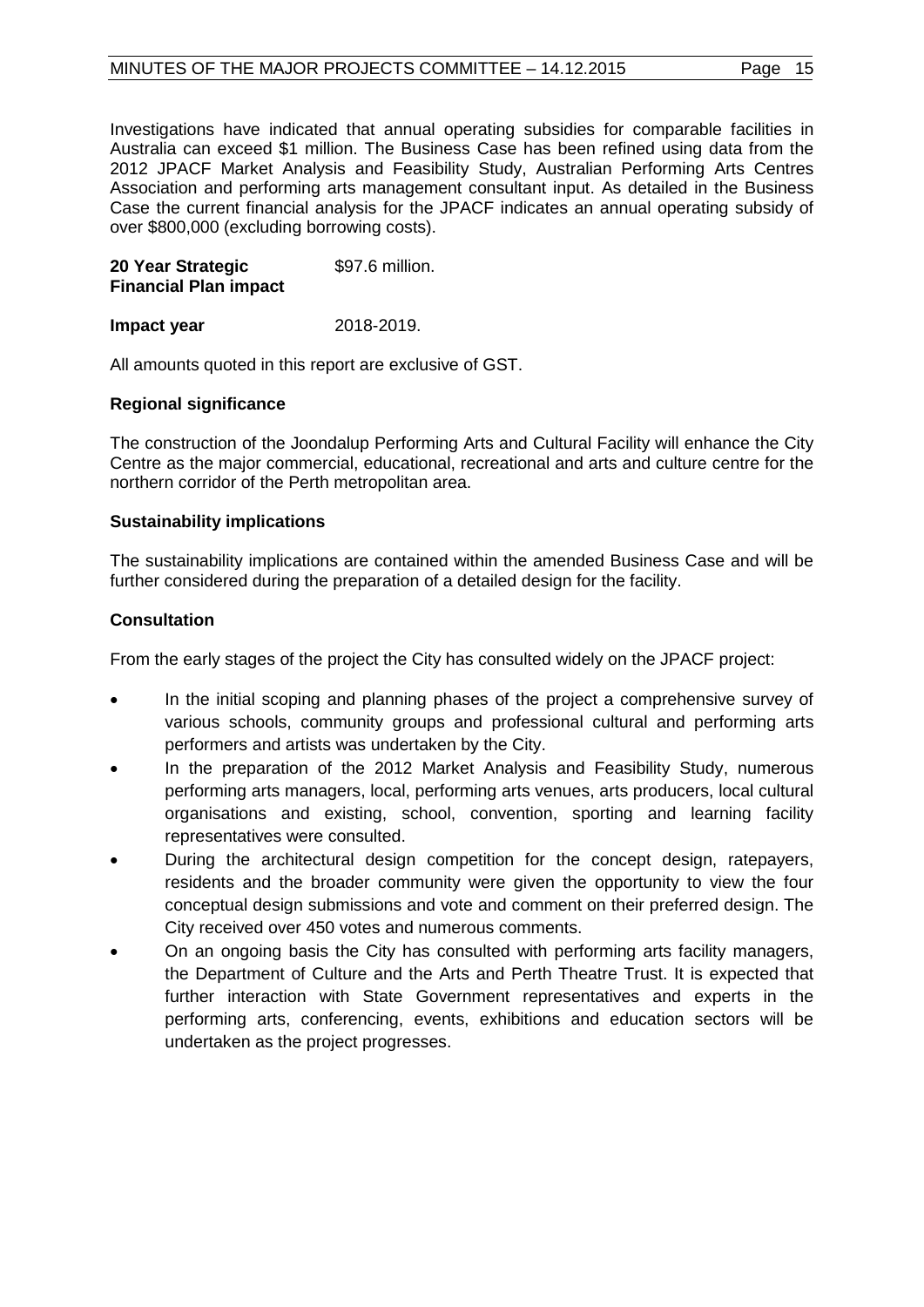#### **COMMENT**

The JPACF will represent a significant milestone in the development of the City. Since the early 1990s the City has prepared numerous plans and studies, culminating in the current design concept and the amended Business Case, the details of which are considered in this report.

The construction of a Performing Arts and Cultural Facility within the Joondalup City Centre is critical to achieving the City's aspirations of establishing a thriving cultural scene within the City. It will also aid in encouraging greater activity within the City Centre to improve economic growth and investment.

The project is now at a stage where a significant investment decision is required to progress the JPACF towards realisation.

#### **VOTING REQUIREMENTS**

Simple Majority.

*Cr Fishwick entered the room at 5.10pm.*

*Cr Poliwka left the meeting at 5.43pm.*

#### **MOVED Cr Hollywood, SECONDED Cr Gobbert that Council:**

- **1 APPROVES the Business Case, at this point in time, for the Joondalup Performing Arts and Cultural Facility as detailed in Attachment 1 to this Report;**
- **2 REQUESTS the Chief Executive Officer to proceed with the schematic design stage of the Joondalup Performing Arts and Cultural Facility project and NOTES Ashley Raggatt MacDougall Pty Ltd T/A ARM Architecture will undertake the schematic design based on the scope of works and fee proposal as outlined in this Report;**
- **3 NOTES the Business Case for the Joondalup Performing Arts and Cultural Facility project is final at this point in time and will be further refined for Council's approval in view of the outcomes of the schematic design stage and revised costings;**
- **4 NOTES the Chief Executive Officer will submit a grant application to Round Three of the Federal Government's National Stronger Regions Fund.**

**The Motion was Put and CARRIED (7/0)** 

**In favour of the Motion:** Mayor Pickard, Crs Chester, Fishwick, Gobbert, Hollywood, Norman and Taylor.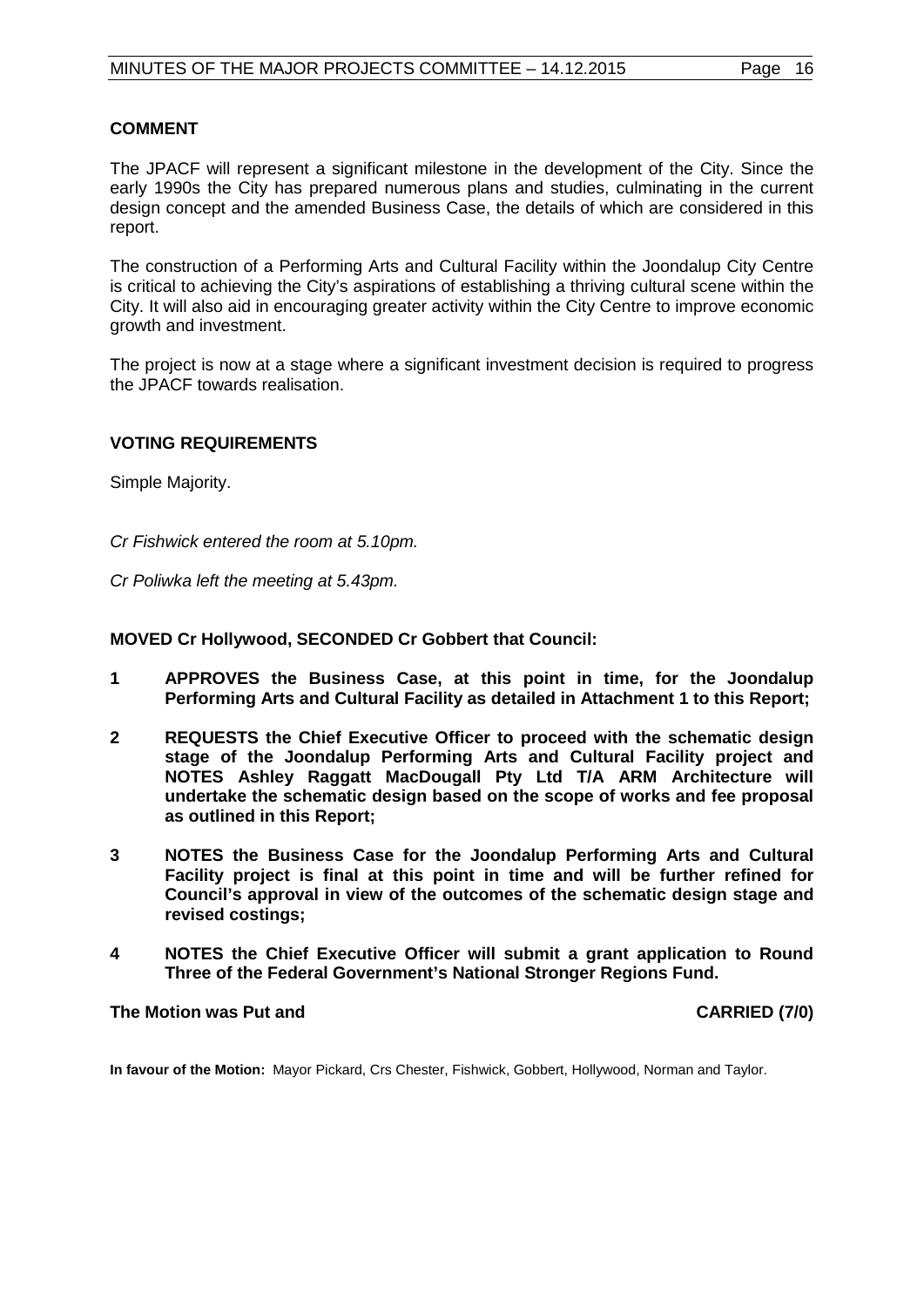*Cr Liam Gobbert left the meeting at 6.08pm.*

*Mr Simon Moen, Jackson McDonald Lawyers entered the room at 6.08pm.*

*The Senior Projects Officer left the meeting at 6.08pm.*

## **Disclosures of interest affecting impartiality**

| <b>Name/Position</b>      | Cr Tom McLean, JP.                                              |  |
|---------------------------|-----------------------------------------------------------------|--|
| Item No./Subject          | Item 2 - Confidential - Joondalup City Centre Development -     |  |
|                           | Heads of Agreement.                                             |  |
| <b>Nature of interest</b> | Interest that may affect impartiality.                          |  |
| <b>Extent of Interest</b> | A director of Probuild Constructions is known to Cr McLean.     |  |
|                           |                                                                 |  |
| <b>Name/Position</b>      | Mr Blignault Olivier, Acting Manager Planning Services.         |  |
| Item No./Subject          | Item 2 - Confidential - Joondalup City Centre Development -     |  |
|                           | Heads of Agreement.                                             |  |
| <b>Nature of interest</b> | Interest that may affect impartiality.                          |  |
| <b>Extent of Interest</b> | A director at Probuild Constructions (part of the Devwest Group |  |
|                           | Pty Ltd team) is a personal friend of Mr Olivier.               |  |

# <span id="page-16-0"></span>**ITEM 2 CONFIDENTIAL: JOONDALUP CITY CENTRE DEVELOPMENT - HEADS OF AGREEMENT**

| <b>WARD</b>                           | <b>North</b>                                                                                                                                                                                     |                                                                                                                                          |
|---------------------------------------|--------------------------------------------------------------------------------------------------------------------------------------------------------------------------------------------------|------------------------------------------------------------------------------------------------------------------------------------------|
| <b>RESPONSIBLE</b><br><b>DIRECTOR</b> | Mr Garry Hunt<br>Office of the CEO                                                                                                                                                               |                                                                                                                                          |
| <b>FILE NUMBER</b>                    | 103036, 101515                                                                                                                                                                                   |                                                                                                                                          |
| <b>ATTACHMENT</b>                     | Attachment 1                                                                                                                                                                                     | Amended Heads of Agreement -<br>Joondalup City Centre Development<br>Site, Boas Place                                                    |
|                                       | Attachment 2<br>Attachment 3<br>Attachment 4                                                                                                                                                     | <b>Heads of Agreement Amendments</b><br>Boas Place Concept Plan<br>Joondalup City Centre Development -<br><b>PowerPoint Presentation</b> |
|                                       |                                                                                                                                                                                                  |                                                                                                                                          |
|                                       | (Please Note:                                                                                                                                                                                    | The Report and Attachments are<br>confidential and will appear in the official<br>Minute Book only)                                      |
| <b>AUTHORITY / DISCRETION</b>         | Executive - The substantial direction setting and oversight<br>role of Council, such as adopting plans and reports,<br>accepting tenders, directing operations, setting and<br>amending budgets. |                                                                                                                                          |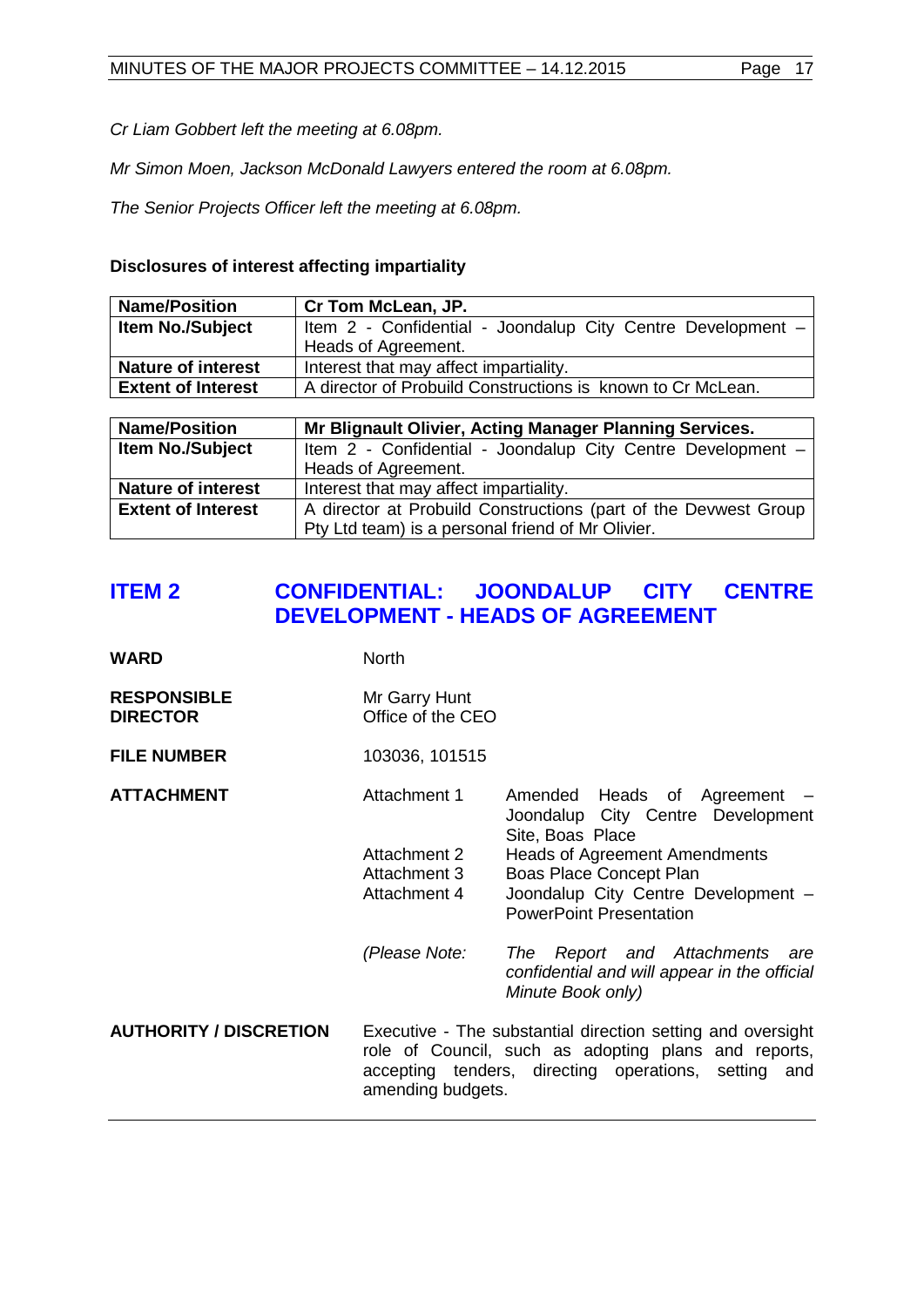This Report is confidential in accordance with section 5.23(2)(c) of the *Local Government Act 1995*, which also permits the meeting to be closed to the public for business relating to the following:

*a contract entered into, or which may be entered into, by the local government and which relates to a matter to be discussed at the meeting.*

A full report was provided to Elected Members under separate cover. The report is not for publication.

**MOVED Cr Fishwick, SECONDED Cr Chester that Council:**

- **1 ENDORSES the amended Heads of Agreement (made pursuant to clause 2(b) of the Memorandum of Understanding) to be executed between the City and Devwest Group Pty Ltd forming Attachment 1 to this Report;**
- **2 AUTHORISES the affixation of the Common Seal and execution of the amended Heads of Agreement between the City and Devwest Group Pty Ltd forming Attachment 1 to this Report;**
- **3 APPROVES an extension of the exclusivity period of the Memorandum of Understanding, executed between the City and Devwest Group Pty Ltd on 11 December 2014, for a period of 12 months.**

#### The Motion was Put and **CARRIED** (6/0)

**In favour of the Motion:** Mayor Pickard, Crs Chester, Fishwick, Hollywood, Norman and Taylor.